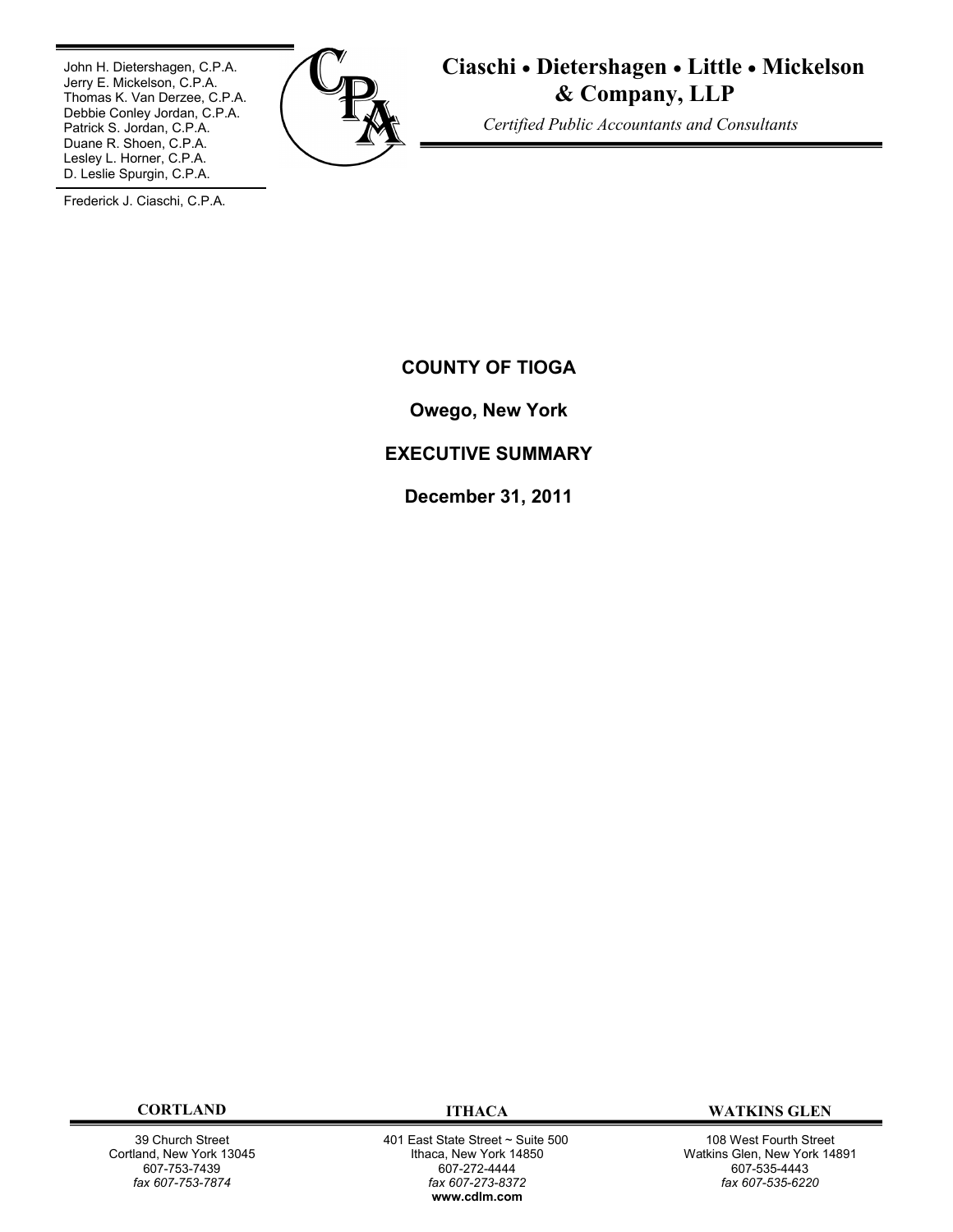### COUNTY OF TIOGA

#### EXECUTIVE SUMMARY OF 2011 AUDIT REPORT AND FINDINGS

Report of Independent Auditors on Basic Financial Statements

Report of Independent Auditors on Supplemental Financial Information

Report on Internal Control Over Financial Reporting and on Compliance and Other Matters Based on an Audit of Financial Statements Performed in Accordance with *Government Auditing Standards*

Report on Compliance with Requirements Applicable to Each Major Program and Internal Control Over Compliance in Accordance with OMB Circular A-133

Report on Schedule of Expenditures of Federal Awards

Auditor's Communication with Those Charged with Goverance

#### **Basic Financial Statements Description of Report and Findings**

**Unqualified opinion** on the County of Tioga's (the County's) financial statements for the year ended December 31, 2011.

**Unqualified report** on supplemental financial information in relation to primary audit report.

Report on the County's compliance with laws and regulations that may have a direct and material effect on the financial statements. This report identified **no material instances of noncompliance.**

Reports on the County's internal control over financial reporting based on the auditor's understanding of the internal control structure and assessment of control risk obtained as part of the audit of the basic financial statements. This report identified **one significant deficiency and no material weaknesses in internal control.**

#### **Single Audit (OMB A-133) Report Description of Report and Findings**

Report on 1) the County's internal control structure policies and procedures used in administering federal award programs; 2) compliance with general requirements of the County's federal awards; and 3) compliance with specific requirements applicable to its major federal award programs. This report identified **no instances of noncompliance and no material weaknesses.**

**Unqualified report** on the Schedule of Expenditures of Federal Awards supplemental information in relation to the primary audit report. Federal expenditures amounted to \$15,162,840.

A letter that specifically addresses certain required communications to the Legislature in accordance with professional standards - there were **no comments of concern** to be reported regarding the following:

- Qualitative Aspects of Accounting Practices
- Difficulties Encountered in Performing the Audit
- Corrected or Uncorrected Misstatements
- Disagreements with Management
- Management Representations
- Management Consultations with Other Independent **Accountants**
- Other Information in Documents Containing Audited Financial Statements
- Other Audit Matters or Issues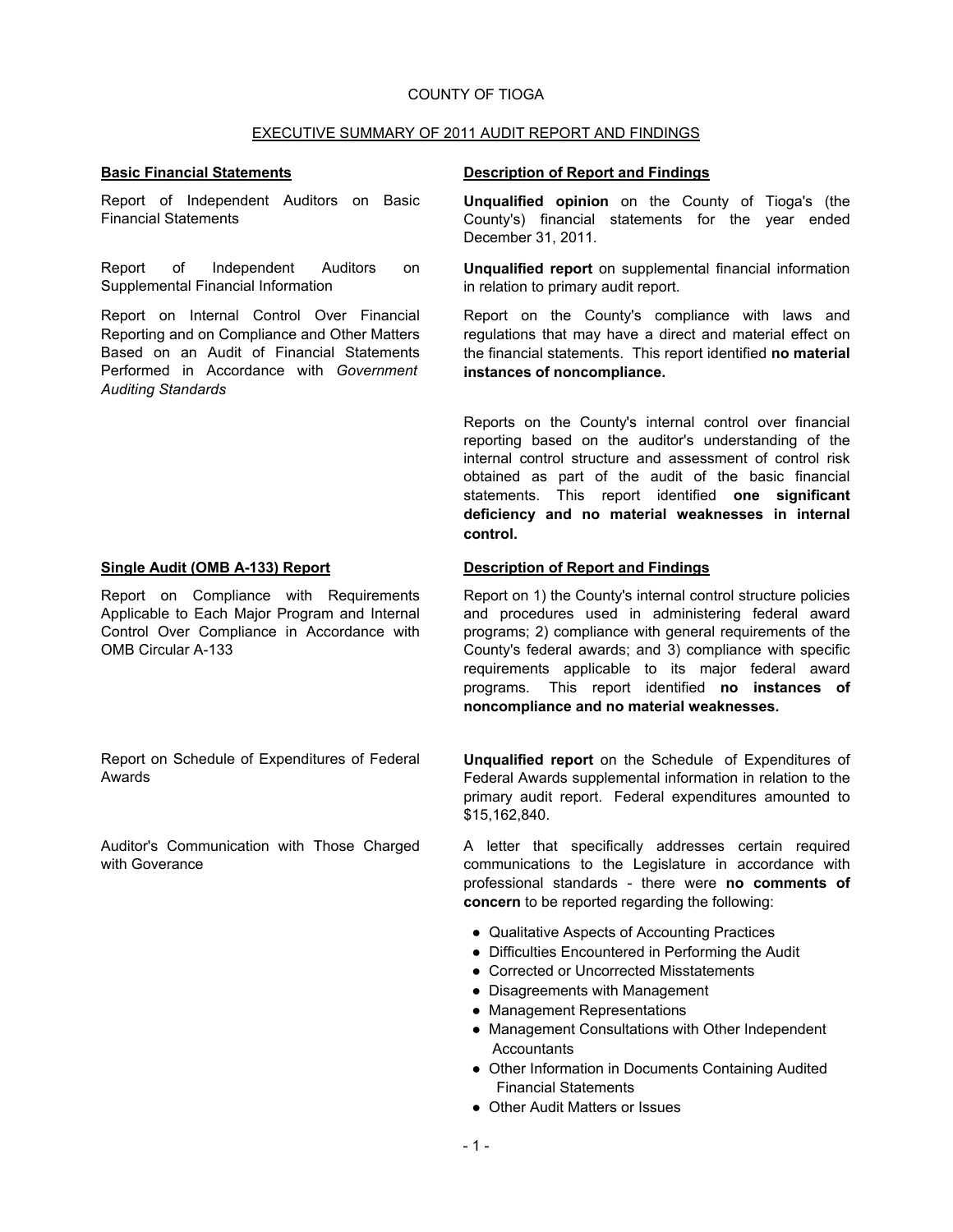# COUNTY OF TIOGA

# 5 YEAR FINANCIAL STATEMENT ANALYSIS

| <b>GENERAL FUND</b>                        |    | 12/31/11      |   | 12/31/10      |    | 12/31/09     |     | 12/31/08     |      | 12/31/07   |
|--------------------------------------------|----|---------------|---|---------------|----|--------------|-----|--------------|------|------------|
|                                            |    |               |   |               |    |              |     |              |      |            |
| <b>ASSETS</b>                              |    |               |   |               |    |              |     |              |      |            |
| Cash and investments                       | \$ | 13,173,961 \$ |   | 11,153,897 \$ |    | 7,495,821 \$ |     | 8,149,756 \$ |      | 6,478,455  |
| Taxes receivable                           |    | 5,900,648     |   | 5,382,910     |    | 5,450,979    |     | 5,094,743    |      | 5,344,497  |
| Due from state and federal                 |    | 5,407,426     |   | 6,625,293     |    | 5,135,001    |     | 4,706,410    |      | 4,394,838  |
| Other receivables                          |    | 675,863       |   | 187,813       |    | 389,992      |     | 388,736      |      | 754,101    |
| Prepaid expenses                           |    | 677,957       |   | 499,385       |    | 303,257      |     | 336,739      |      | 401,913    |
| Due from other governments                 |    | $-0-$         |   | 27,490        |    | 317,629      |     | 13,011       |      | 31,078     |
| Due from other funds                       |    | 369,452       |   | 2,150,239     |    | 3,183,228    |     | 3,070,939    |      | 1,068,745  |
| <b>Total Assets</b>                        | S. | 26,205,307    | S | 26,027,027    | S. | 22,275,907   | - S | 21,760,334   | - SS | 18,473,627 |
| <b>LIABILITIES</b>                         |    |               |   |               |    |              |     |              |      |            |
|                                            |    |               |   |               |    |              |     |              |      |            |
| Accounts payable and accruals              | \$ | 2,136,631 \$  |   | 2,336,103 \$  |    | 2,614,134 \$ |     | 3,369,695 \$ |      | 2,017,622  |
| Due to other governments                   |    | 5,136,504     |   | 5,064,472     |    | 5,672,512    |     | 3,630,349    |      | 3,434,865  |
| Due to other funds                         |    | 3,436,484     |   | 304,023       |    | 1,386,457    |     | 2,215,791    |      | 469,248    |
| Deferred revenue                           |    | 2,726,115     |   | 2,282,357     |    | 1,980,278    |     | 1,652,877    |      | 2,160,927  |
| <b>Total Liabilities</b>                   |    | 13,435,734    |   | 9,986,955     |    | 11,653,381   |     | 10,868,712   |      | 8,082,662  |
| <b>FUND BALANCE</b>                        |    |               |   |               |    |              |     |              |      |            |
| Nonspendable                               |    | 677,957       |   | 499,385       |    | 303,257      |     | 336,739      |      | 350,238    |
| Restricted                                 |    | 441,851       |   | 375,965       |    | 669,955      |     | 599,414      |      | 458,032    |
| Assigned                                   |    | 6,464,067     |   | 5,463,742     |    | 4,344,900    |     | 4,993,403    |      | 4,447,731  |
| Unassigned                                 |    | 5,185,698     |   | 9,700,980     |    | 5,304,414    |     | 4,962,066    |      | 5,134,964  |
| <b>Total Fund Balances</b>                 |    | 12,769,573    |   | 16,040,072    |    | 10,622,526   |     | 10,891,622   |      | 10,390,965 |
| <b>Total Liabilities and Fund Balances</b> |    | 26,205,307    | S | 26,027,027    |    | 22,275,907   |     | 21,760,334   |      | 18,473,627 |

Note: Abstracted from audited financials - See audit reports for complete information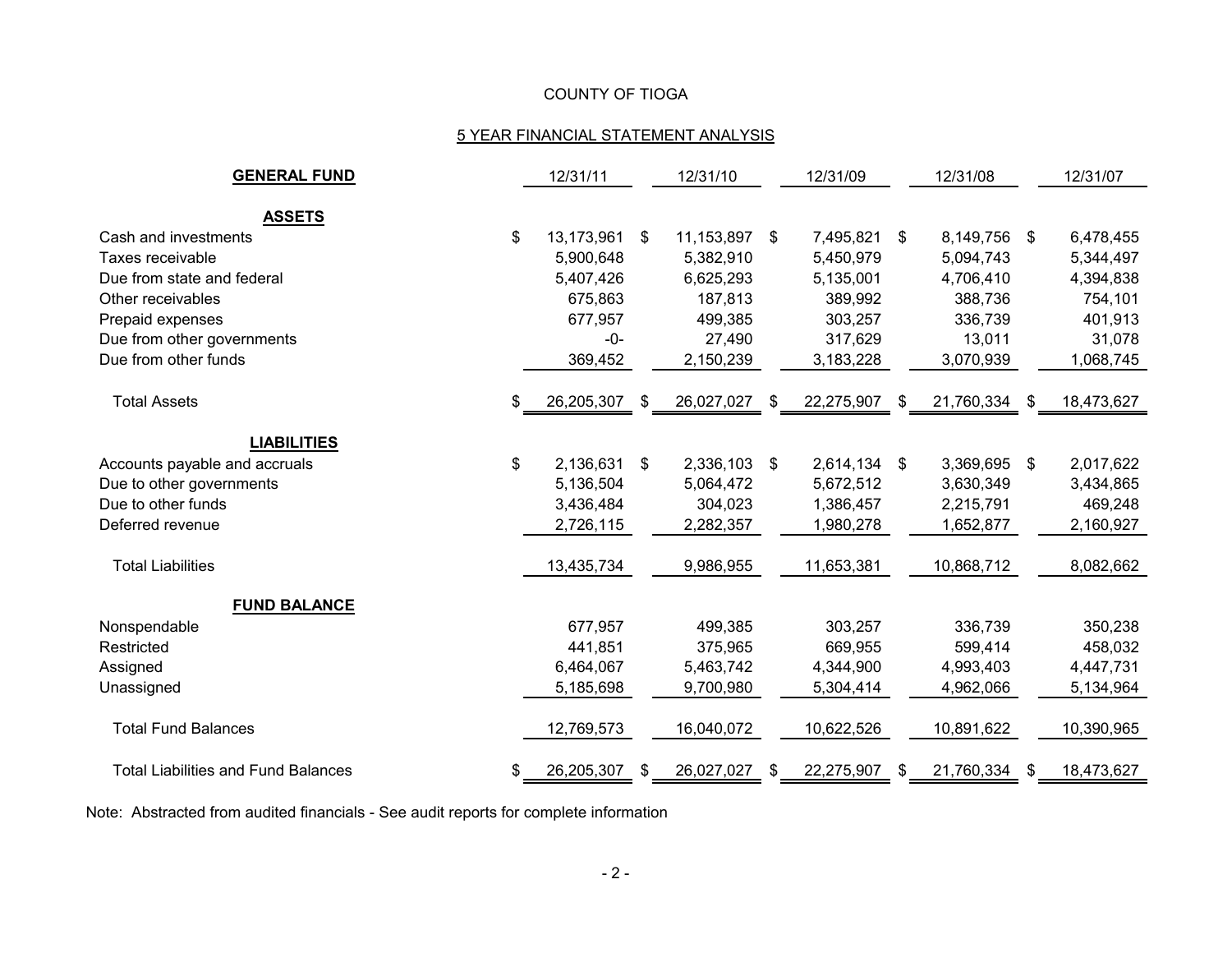## COUNTY OF TIOGA 5 YEAR FINANCIAL STATEMENT ANALYSIS (CONTINUED)

|                                        | 12/31/11    |               | 12/31/10    | 12/31/09         |               | 12/31/08      |    | 12/31/07    |
|----------------------------------------|-------------|---------------|-------------|------------------|---------------|---------------|----|-------------|
| <b>REVENUES</b>                        |             |               |             |                  |               |               |    |             |
| Real property taxes and tax items<br>S | 22,569,265  | \$            | 22,479,665  | \$<br>20,620,771 | -S            | 20,593,026 \$ |    | 18,735,668  |
| Nonproperty tax items                  | 18,573,837  |               | 16,858,161  | 16,865,711       |               | 16,895,480    |    | 16,007,800  |
| Departmental income                    | 6,583,679   |               | 8,221,866   | 8,306,344        |               | 8,030,635     |    | 6,910,370   |
| Intergovernmental charges              | 479,682     |               | 704,385     | 579,018          |               | 504,101       |    | 581,067     |
| Use of money and property              | 223,481     |               | 102,965     | 87,658           |               | 253,453       |    | 595,260     |
| Fines and forfeitures                  | 116,642     |               | 117,600     | 141,813          |               | 133,867       |    | 138,024     |
| Other                                  | 579,616     |               | 452,311     | 328,578          |               | 612,542       |    | 709,969     |
| State sources                          | 9,194,566   |               | 9,137,655   | 9,700,304        |               | 8,780,736     |    | 8,932,542   |
| Federal sources                        | 6,801,319   |               | 9,043,633   | 8,410,117        |               | 6,418,455     |    | 8,959,189   |
| <b>Total Revenues</b>                  | 65,122,087  |               | 67,118,241  | 65,040,314       |               | 62,222,295    |    | 61,569,889  |
| <b>EXPENDITURES</b>                    |             |               |             |                  |               |               |    |             |
| General governmental support           | 10,062,138  |               | 9,471,874   | 9,888,484        |               | 10,430,420    |    | 9,900,808   |
| Education                              | 4,405,340   |               | 4,494,316   | 5,191,138        |               | 4,526,465     |    | 4,214,424   |
| Public safety                          | 6,740,298   |               | 6,868,533   | 6,401,237        |               | 6,497,446     |    | 6,150,246   |
| Public health                          | 7,094,388   |               | 7,092,383   | 7,324,576        |               | 7,426,805     |    | 7,066,839   |
| Transportation                         | 869,717     |               | 1,072,579   | 630,986          |               | 785,701       |    | 807,844     |
| Economic assistance and opportunity    | 20,270,319  |               | 19,879,247  | 20,342,519       |               | 19,704,320    |    | 19,670,902  |
| Culture and recreation                 | 223,387     |               | 229,476     | 232,827          |               | 215,570       |    | 212,401     |
| Home and community service             | 608,096     |               | 605,536     | 657,064          |               | 635,062       |    | 592,107     |
| Employee benefits                      | 11,125,587  |               | 10,089,514  | 8,678,869        |               | 7,979,120     |    | 7,844,385   |
| Debt service (principal and interest)  | 1,341,163   |               | 874,600     | 862,138          |               | $-0-$         |    | 139,948     |
| <b>Total Expenditures</b>              | 62,740,433  |               | 60,678,058  | 60,209,838       |               | 58,200,909    |    | 56,599,904  |
| <b>Excess of Revenues</b>              | 2,381,654   |               | 6,440,183   | 4,830,476        |               | 4,021,386     |    | 4,969,985   |
| Transfers (out)                        | (5,652,153) |               | (1,022,637) | (5,099,572)      |               | (3, 115, 766) |    | (2,456,579) |
| Net Change in Fund Balance<br>\$       | (3,270,499) | $\sqrt[6]{3}$ | 5,417,546   | \$<br>(269,096)  | $\sqrt[6]{3}$ | 905,620       | \$ | 2,513,406   |
| Restatement<br>S                       | -0-         | -86           | -0-         | \$<br>(404, 963) | \$            | -0-           | S. | (4,082,353) |

Note: Abstracted from audited financials - See audit reports for complete information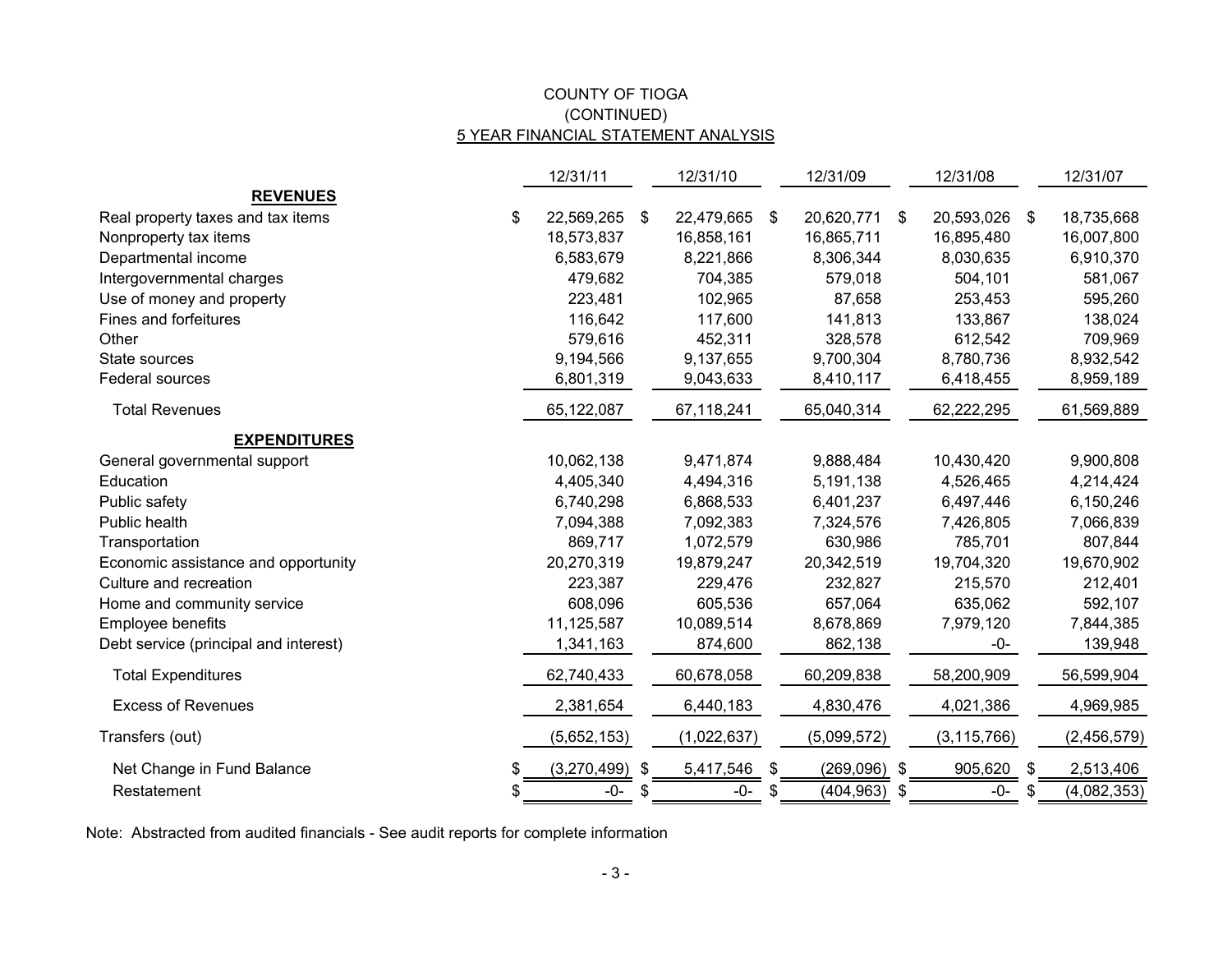## COUNTY OF TIOGA (CONTINUED) 5 YEAR FINANCIAL STATEMENT ANALYSIS

|                                   | 12/31/11   |  | 12/31/10  |  | 12/31/09  |  | 12/31/08   |  | 12/31/07  |  |
|-----------------------------------|------------|--|-----------|--|-----------|--|------------|--|-----------|--|
| <b>EXPENDITURES AND TRANSFERS</b> |            |  |           |  |           |  |            |  |           |  |
| IN OTHER FUNDS                    |            |  |           |  |           |  |            |  |           |  |
| Refuse and Garbage Fund           | 1,187,363⊹ |  | 1,229,018 |  | 1,240,149 |  | 1,243,391  |  | ,182,692  |  |
| County Road Fund                  | ,984,096   |  | 846,969,ا |  | 1,801,061 |  | 899,756 ا. |  | ,730,025  |  |
| Road Machinery Fund               | 637,672    |  | 616,333   |  | 632,046   |  | 660,935    |  | 609.474   |  |
| <b>Special Grant Fund</b>         | 288,918    |  | 688,571   |  | 719,869   |  | 291,126    |  | 628,460   |  |
| Capital Funds                     | 10,487,725 |  | 6,007,097 |  | 4,226,178 |  | ,644,938   |  | 8,179,379 |  |

Note: Abstracted from audited financials - See audit reports for complete information